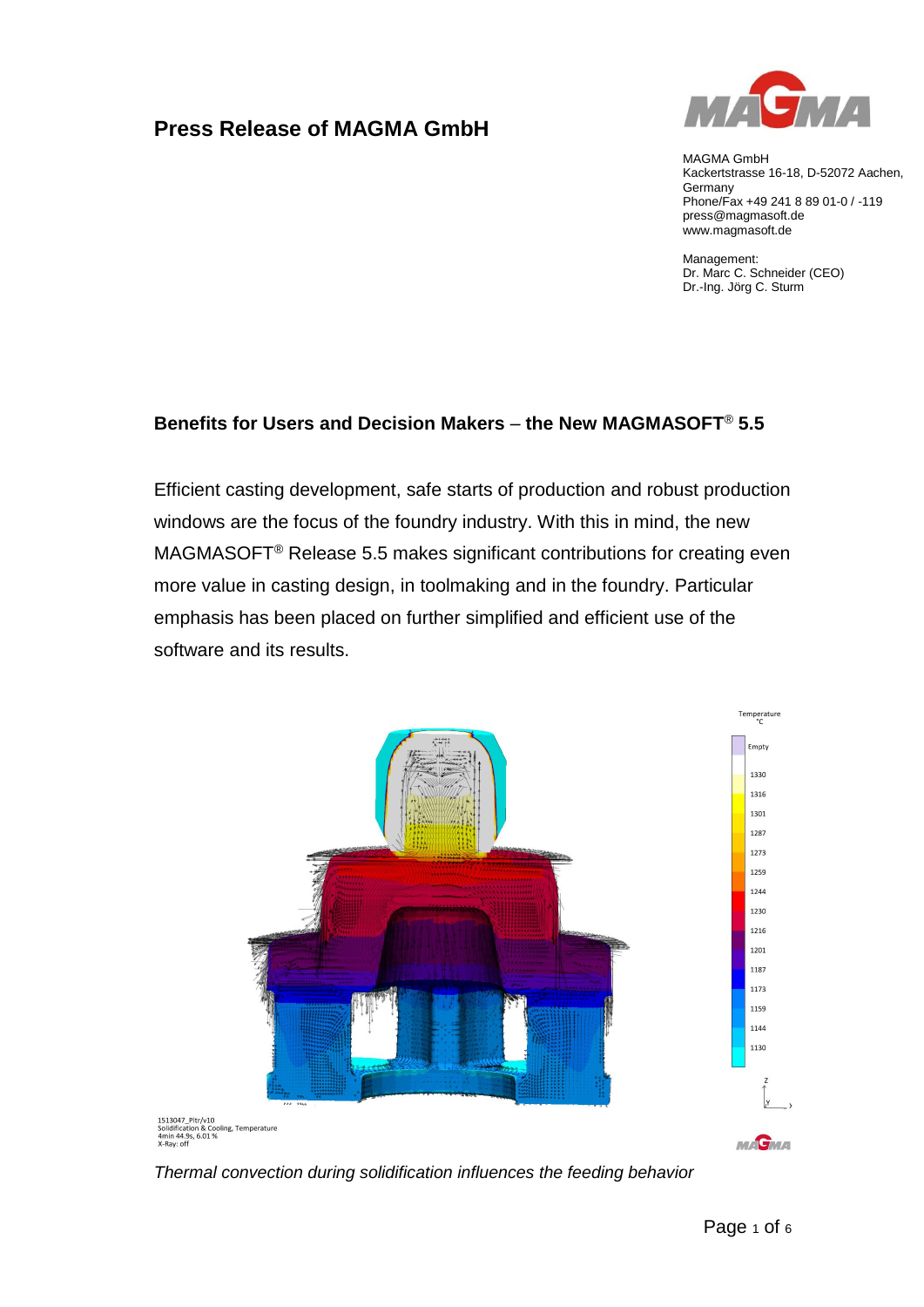#### **Cast Iron in Motion**

Completely new capabilities are available to iron foundrymen to consider the effects of metallurgy and metal treatment on solidification and feeding behavior. With the innovative SMAFEE feeding algorithm, the influence of melt quality, inoculation practice and local pressure distributions on porosity development is even better taken into account. In addition, thermal convection during solidification is now calculated as a standard. The impact of the flow on the resulting temperature profile influences the feeding behavior both in large castings and in series castings. The new feeding model is available for all types of cast iron (grey, ductile and compacted graphite iron).

#### **Quality Assessment in Die Casting**

In high pressure die casting, casting defects due to gas porosity are major causes for scrap. Tooling and process design therefore focus very strongly on reducing porosity due to entrapped gases. In the new MAGMASOFT<sup>®</sup> release, the transport of entrapped air can be reliably predicted and allows consistent evaluation of the mass balance in the cavity throughout the filling process. The corresponding masses of gas as well as the effectiveness of the venting conditions can be determined quantitatively. This makes it possible to assess the quality of mold design and process conditions over the progress of the project.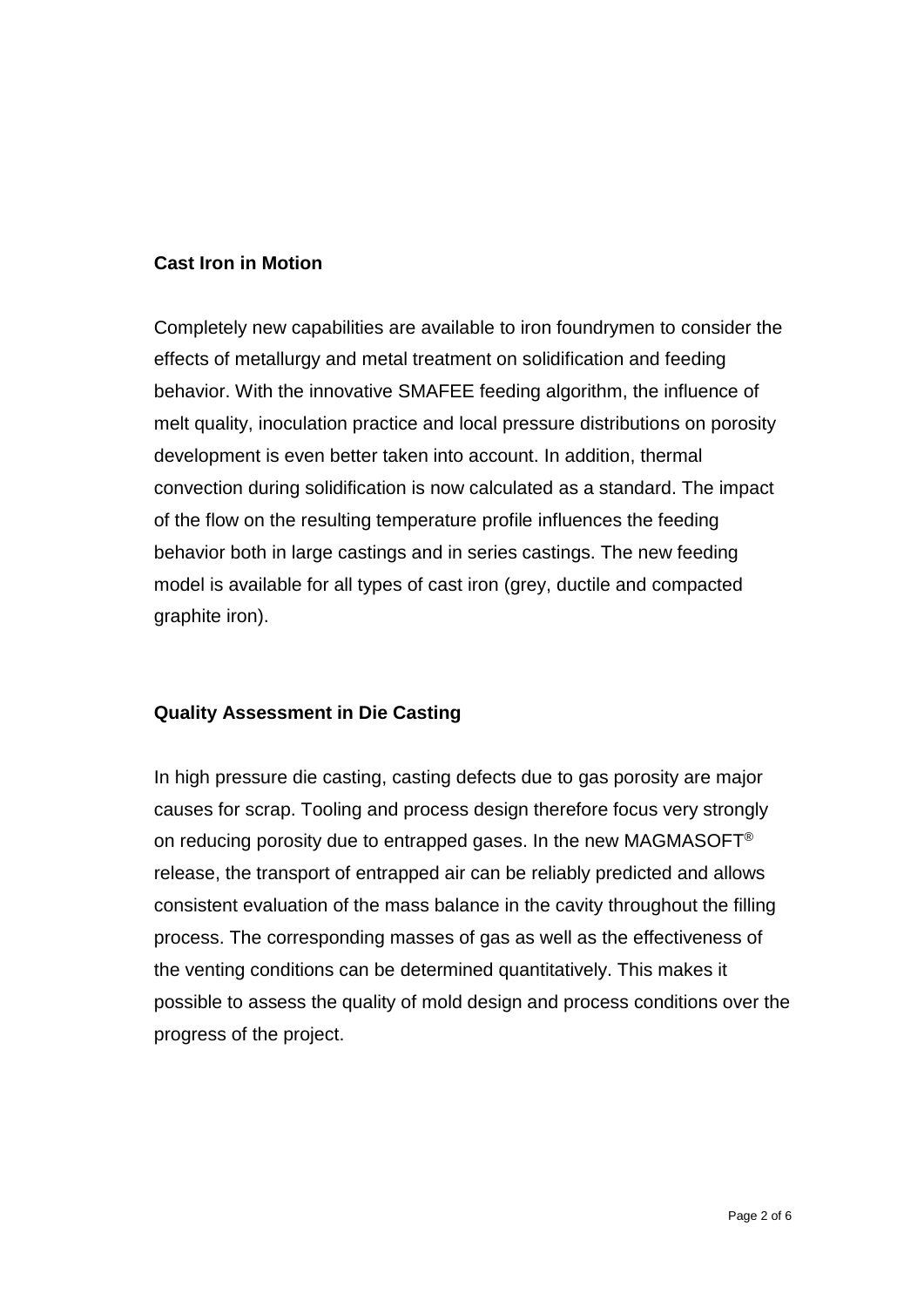

*Direct evaluation of different casting defects in comparison with CT (blue: air, red: shrinkage pores)*

## **The Crooked Core**

With the progressive necessity for lightweight designs and the resulting thinner wall sections, core-related casting defects due to distortion or core breakage are increasing. MAGMASOFT® 5.5 now provides for the first time the possibility to predict and avoid stresses in the core during filling and solidification. This allows to prevent casting defects due to core distortion or failure. Extensive material data is available for various core materials. In addition to cold-box cores, special attention has been paid to the behavior of inorganic cores. The unique capabilities provide increased security in avoiding core breakage, allow the prediction of local dimensional tolerance and enable the pre-compensation of core distortion through modification of core-box designs.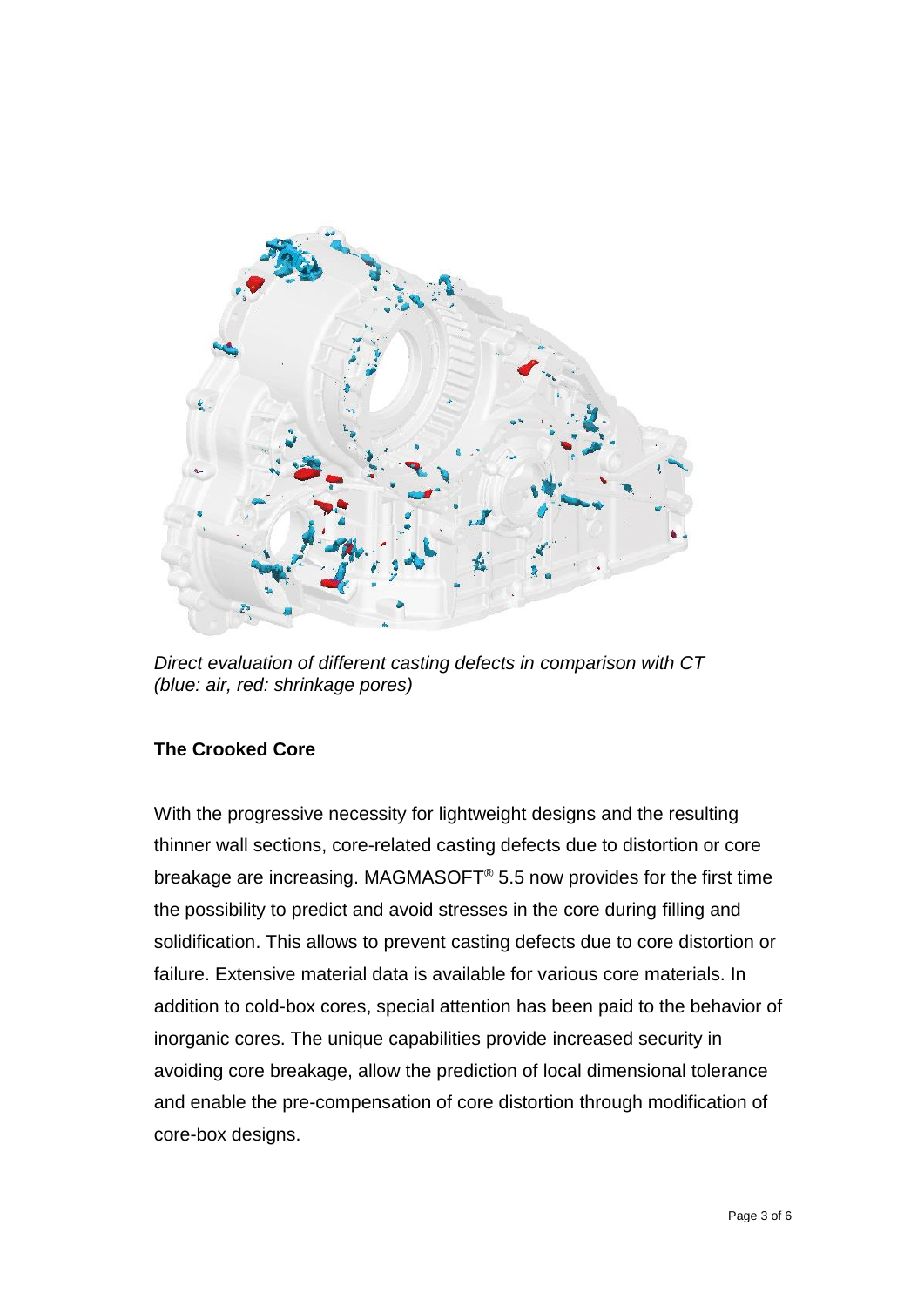

Core distortion during filling of an electric motor housing

## **Optimized Heat Treatment of Steel Castings**

MAGMASOFT<sup>®</sup> 5.5 enables the optimization of heat treatment for a wide range of low and high alloy steel grades. This makes it possible to check whether the process conditions and the resulting local microstructure and mechanical properties of the component meet the customer's requirements. In addition to new results to assess cooling rates in critical temperature ranges, the program now takes into account the austenitic grain growth. A unique feature is the possibility to transfer the segregation-related local composition from the casting process to the heat treatment calculation.

## **MAGMA CC – Now Also Available for Steel**

MAGMA CC can now also be used even more efficiently for all continuous steel casting processes. Numerous extensions are available for the optimization of the start-up process and for the thermal and mechanical calculation of the process – also for bow-type casters. The fully integrated capabilities for virtual designs of experiments and autonomous optimization allow the user to assess robust manufacturing conditions while ensuring material quality by monitoring inclusions or avoiding core cracks.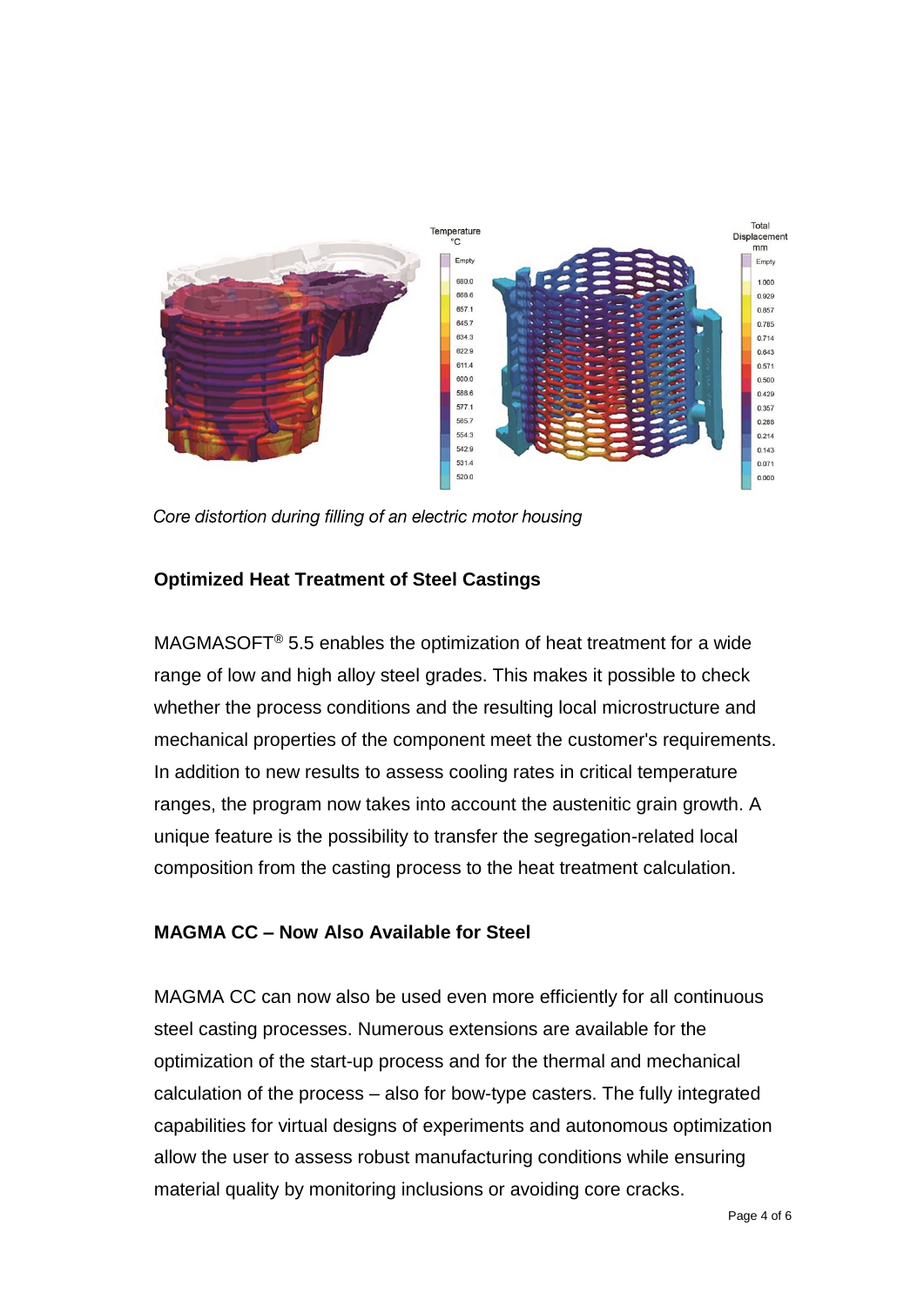# **MAGMASOFT® 5.5** – **Faster to the Goal Overall**

The use of the software should support the user's daily work routine easily and effectively. The time to solution must be as short as possible. MAGMASOFT® 5.5 offers many improvements in usability to get to the required results faster and allows assessing them quantitatively. With the extended integration of MAGMAinteract®, communication and exchange of results within the company and with customers becomes even more selfevident.

MAGMASOFT® 5.5 thus offers diverse and new potentials for securing and increasing the efficiency of casting design, tooling layouts or production processes for both, users and decision makers.